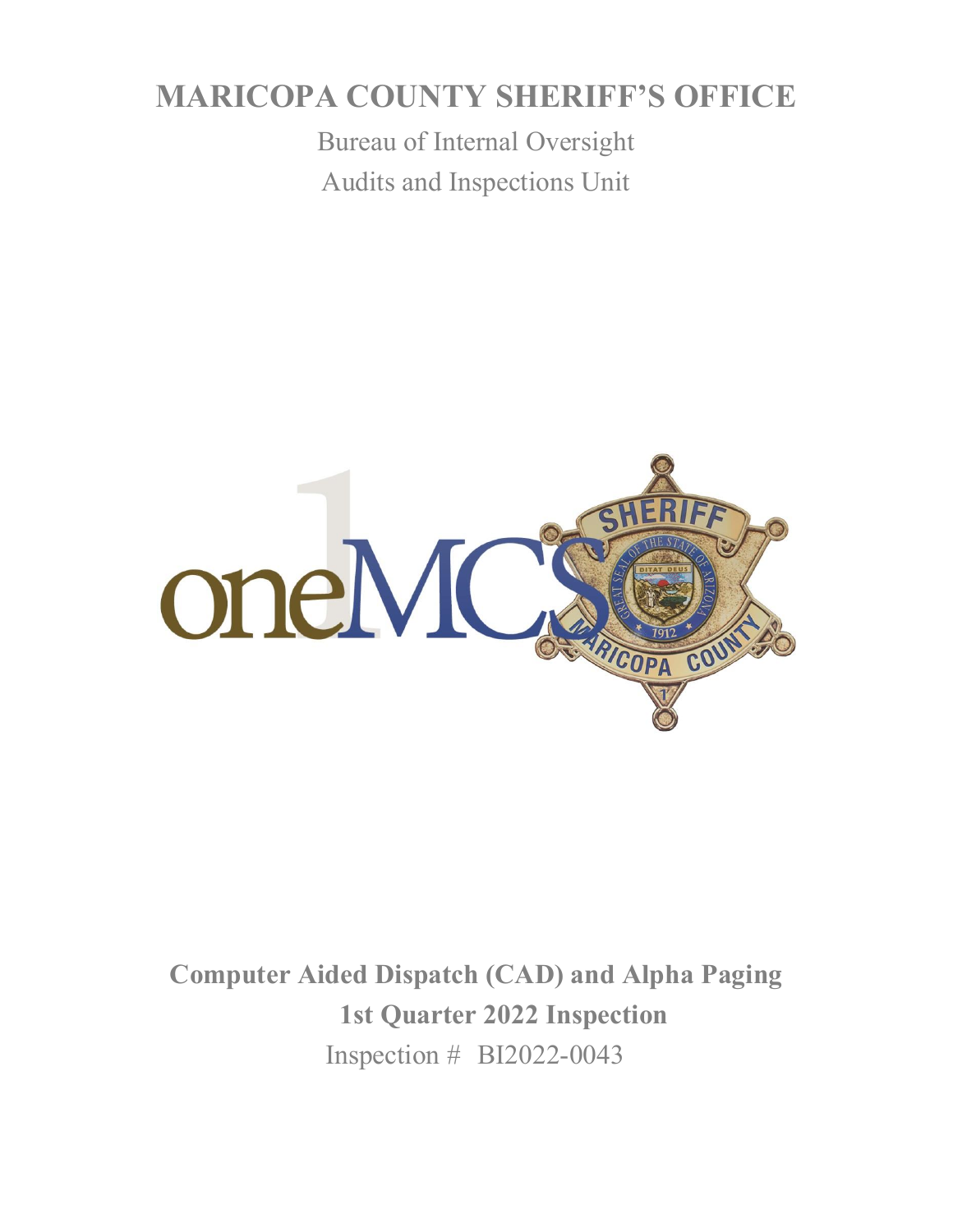The Audits and Inspections Unit (AIU) of the Bureau of Internal Oversight (BIO) will conduct inspections of the Computer Aided Dispatch (CAD) and Alpha Paging Systems on a quarterly basis. The purpose of this inspection is to ensure compliance with Office policies and to promote proper supervision. To achieve this, inspectors will select for review the CAD/Alpha Paging entries for 5 randomly selected days for the month for quarter being inspected. To ensure consistent inspections, the *CAD/Alpha Paging Inspection Matrix* developed by the AIU will be utilized.

## **Compliance Objectives:**

During the first quarter for 2022, a random sample of 15 days per quarter (which equates to a total of 5 samples per month for each of the three months) will be reviewed. A random sample was generated using the research randomizing program [www.Randomizer.org.](http://www.randomizer.org/) The CAD messages transmitted during the selected inspection dates were retrieved and viewed directly from the CAD database. The Alpha Paging messages transmitted during the selected inspection dates were provided to the AIU by the MCSO Technology Bureau in an Excel spreadsheet. The Alpha Paging messages obtained from MCSO Technology Bureau were reviewed in their entirety. The CAD and Alpha Paging messages transmitted during the selected sample dates were uniformly inspected utilizing the CAD/Alpha Paging Inspection Matrix.

### **Criteria:**

- MCSO Policy GM-1, *Electronic Communication, Data and Voicemail*
- MCSO Policy CP-2, *Code of Conduct*
- MCSO Policy CP-3, *Workplace Professionalism: Discrimination and Harassment*
- MCSO Policy CP-8, *Preventing Racial and Other Biased-Based Profiling*

#### **Conditions:**

Collectively there were a total of **7,844** CAD and Alpha Paging messaging entries (7,831 *CAD and 13 Alpha Paging*) sampled which were transmitted by MCSO personnel during the selected dates available for inspection.

The inspection found that **7,844** or **100%** of the inspected CAD and Alpha Paging messaging entries were in compliance with Office Policies GM-1 *Electronic Communications, Data and Voice Mail*, CP-2 *Code of Conduct*; CP-3, *Workplace Professionalism: Discrimination and Harassment*; and CP-8, *Preventing Racial and Other Biased-Based Profiling*.